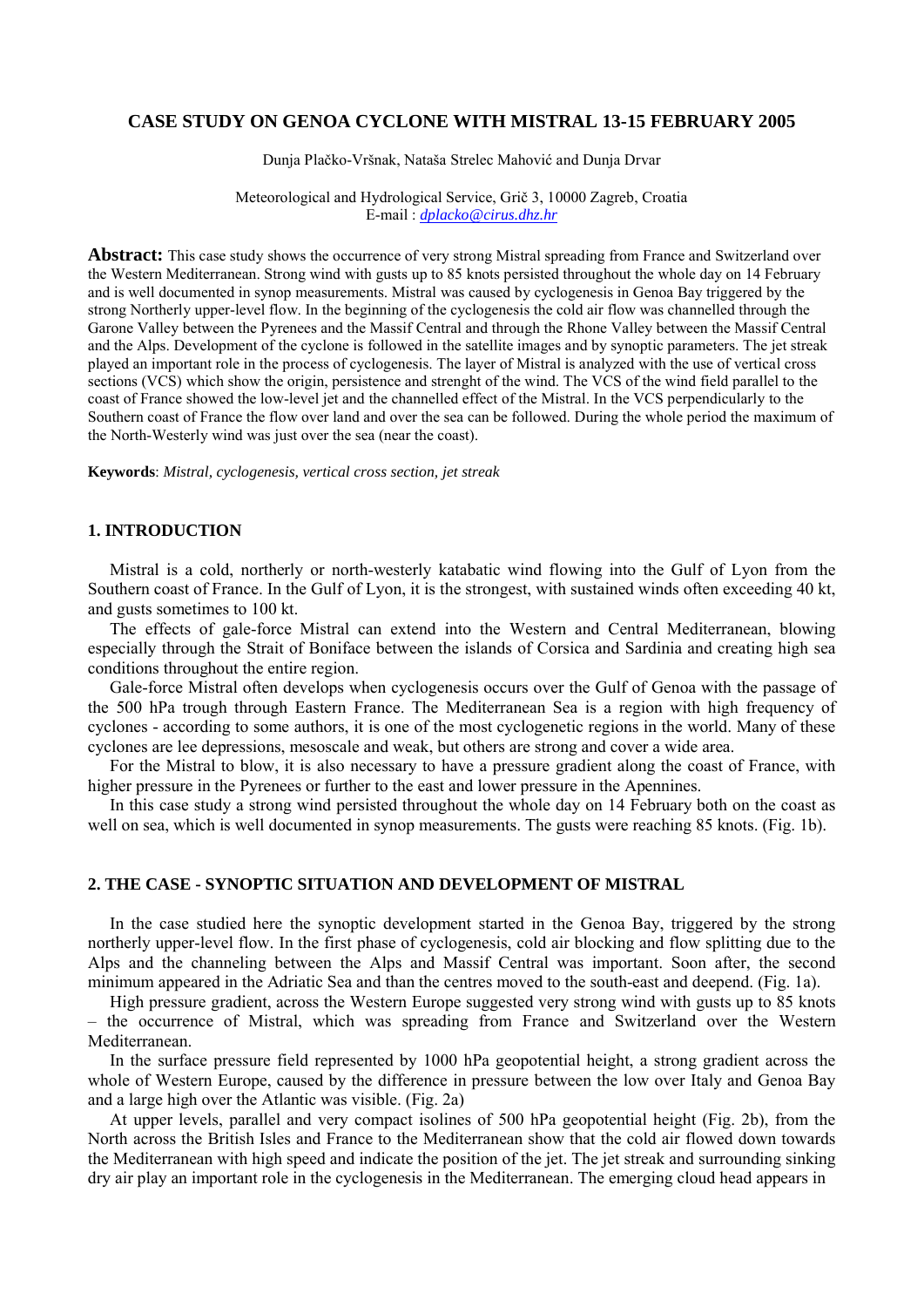

**Figure 1: a)** Left: Surface chart analysis for 14 February 2005, 00 UTC. **b)** Right: Maximum wind gusts up to 84 knots at the Southern coast of France on 14 February 2005, 12 UTC.

the left exit region of the jet streak which as can be seen in the Meteosat 8 IR 10.8 image on which the geopotenitial fields are overlayed. The surface and upper-level low are quite intensive during the mature phase of the cyclogenesis.



**Figure 2:** Meteosat 8 IR 10.8 image for 14 February 2005, 12 UTC overlayd with : **a)** Left: 1000 hPa Geopotential height, **b)** Right: 500 hPa Geopotential height.

## **3. VERTICAL CROSS SECTION**

The mechanism of Mistral formation can be followed in the vertical cross sections parallel and perpendicular to the Southern coast of France. Mistral is characterized by the sinking of cold air generated over the mountains and then channelled through the Garone Valley between the Pyrenees and the Massif Central and through the Rhone Valley farther East between the Massif Central and the Alps. Overrunning of the cold air down to the lower levels playes an important role in the process of cyclogenesis.

Vertical cross section parallel to the Southern coast of France (Fig. 3 a) shows that the low level jet with speed of approximately 40 m/s (approximately 80 knots) appears between the Pyrenees and the Massif Central. Direction of the wind in the upper levels was changing from North-Westerly to Northerly. In the right part of cross section over Liger Sea the low-level jet is also present. Direction of the wind was North-Easterly due to the influence of the cyclone which formed in Genoa Bay.

Vertical cross section perpendicular to the Southern coast of France shows strong wind, almost through the whole layer, not only over the Mediterranean but also over inland of France. The strongest wind, the low